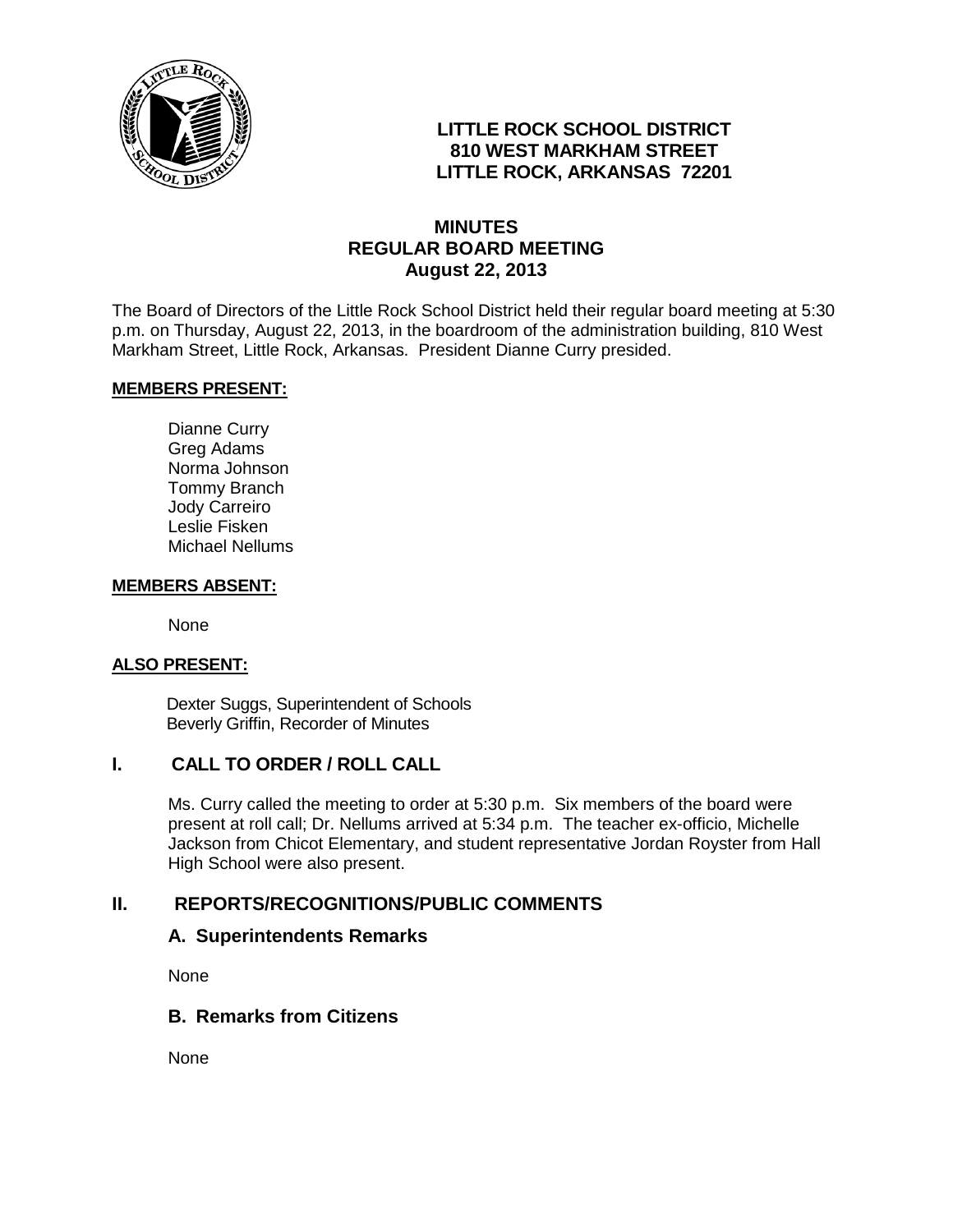# **C. Little Rock PTA Council**

Sarah Bernhardt, LRPTA Council President, greeted the board and invited them to participate in the monthly lunch meetings of the Council. Superintendent Suggs will host the first meeting in the board room of the LRSD administration building on Tuesday, September 10, 11:30 a.m. Dates of all council meetings are on the district's student calendar, and the audience was invited to attend.

## **D. Little Rock Education Association**

Teresa Gordon addressed the board regarding upcoming contract negotiations, targeted to begin prior to September 15<sup>th</sup>. The LRSD and LREA teams will work through the process of reviewing district expenditures and will take into consideration the expected increases in teacher insurance premiums. They will negotiate for a raise for the district's employees.

# **IV. REPORTS AND COMMUNICATIONS**

## **A. Remarks from Board Members**

Mr. Carreiro applauded the communications department staff for coordinating "Dads take your kids to school" on the first day. It was a huge success, and he thanked the fathers for participating. He reported on attending an event at Gibbs Magnet School where visiting students and teachers from Japan were introduced. He complimented the students at Gibbs for their exceptional behavior. He closed by thanking the district staff for a great first week.

Mr. Branch participated in the first day of school Dad's Day by taking his son to the first day of middle school. He thanked Dr. Suggs and the administrators who worked to ensure the school year was off to a positive start.

Ms. Fisken expressed excitement about the first day of school and said it was fun to spend the morning at Pulaski Heights Middle School. She thanked the teachers, staff, principals and parents who worked to prepare for opening on August  $19<sup>th</sup>$ . She noted that a number of people in the community are becoming re-engaged in the District, and she thanked Dr. Suggs and the team for pulling it all together.

Dr. Nellums commended the administration, teachers and support staff for incident free days the first week of school, noting it is very good to have a solid start. He wished everyone success this school year, especially Dr. Suggs as he faces the challenges ahead.

Ms. Johnson addressed staff members who have contacted her regarding change, and being overwhelmed with the idea of change. She reminded them that change is good - it helps you grow, discover new things, and get rid of old things that don't work anymore. She advised them to accept change and grow with it.

Mr. Adams made remarks regarding the facilities review and upcoming decisions regarding a facilities study. He highlighted progress to date, beginning with the purchase of land in west and southwest parts of the city, and the review by a committee of five proposals for consultants who want to conduct a district wide facilities study.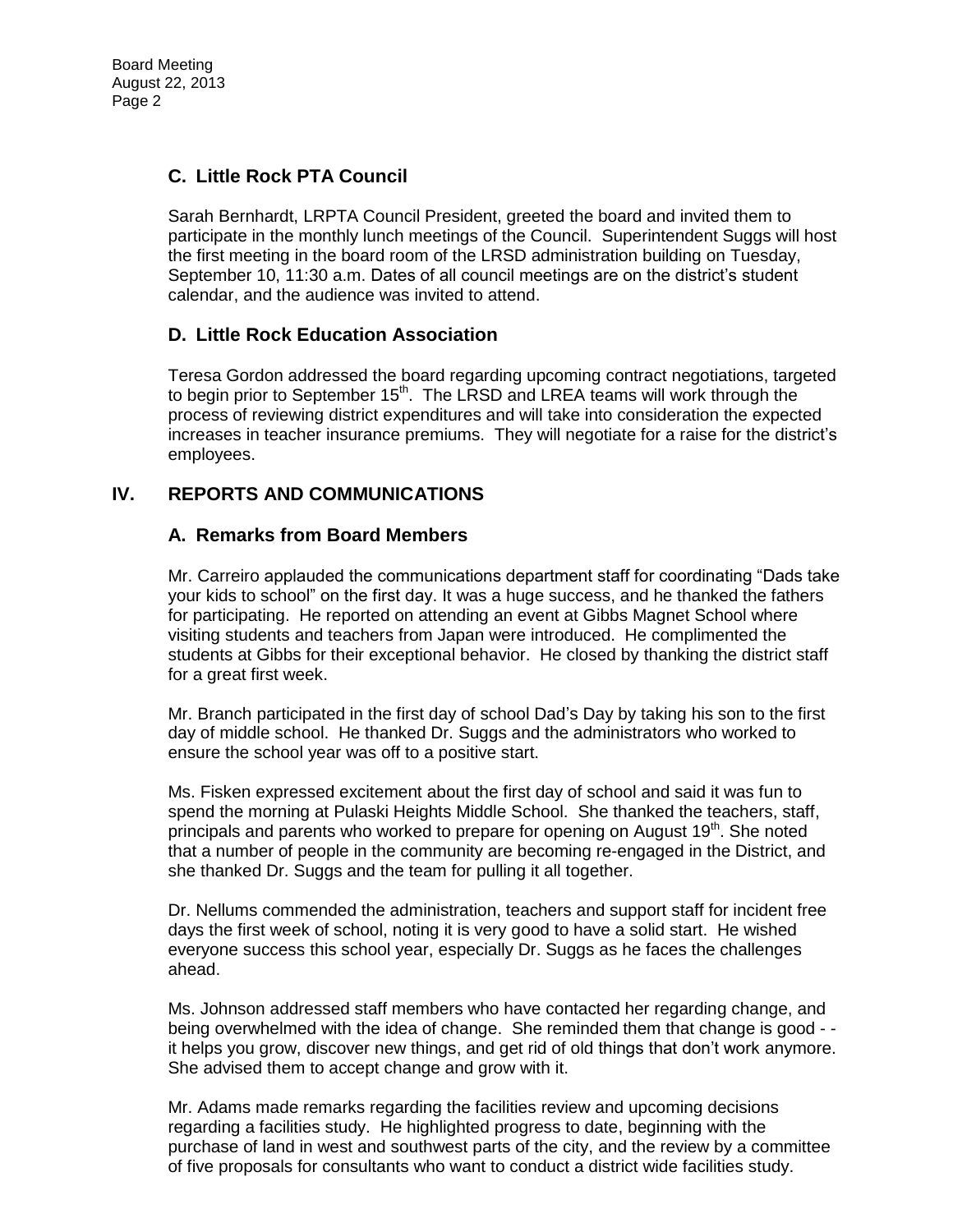A date was been set for a public presentation of the top two proposals, with a decision on which consulting firm to hire to be made soon after. Hopefully the study can begin in October. It was estimated the facilities review would take approximately six months to complete, with part of the planning to include recommendations for funding the necessary facilities improvements. The public will be asked for input along the way, and a schedule of community meetings will be published.

Ms. Curry commended the administration, and especially the communications department, for promoting Dad's Day on the first day of school. She visited Terry early in the morning on the first day of school and was pleased with the parents participating in first day activities.

Dr. Suggs thanked board members for their comments and for their efforts in working with members of the community, teachers and the administration.

Mr. Carreiro congratulated Brady and Wilson Elementary Schools for meeting state standards and being released from the state's improvement list.

#### **B. Update: Safety & Security**

Bobby Jones provided a brief overview of the enhancements in the schools' security systems and procedures. He reminded the board that additional funds were approved in March to hire additional security officers and to make improvements in security measures in the schools. These improvements included upgrades to the power locks on outside doors, mainly at the elementary schools. Additional recommendations for safety precautions will be presented to the board for review as they are developed.

## **C. Internal Auditors Report**

The monthly auditor's report was provided in the board's agenda. Mr. Becker responded to questions from the board. October  $5<sup>th</sup>$  is the next computer day, with approximately 300 computers available at \$50 each for families that don't have a computer in the home. The forms for the computers are available at the schools, and prepayment is required.

## **III. CONSENT ITEMS**

#### **A. Minutes**

Minutes from the regular board meeting held on July 25, 2013 and from a special meeting held on August 8, 2013 were presented for review and approval. Mr. Branch made a motion to approve the minutes; Ms. Johnson seconded the motion and it **carried unanimously**.

## **IV. GOVERNMENT AND PUBLIC AFFAIRS**

#### **A. Board Goals for 2013-2014**

The board reviewed and revised their goals at a worksession held in July. The goals were provided in the board's agenda: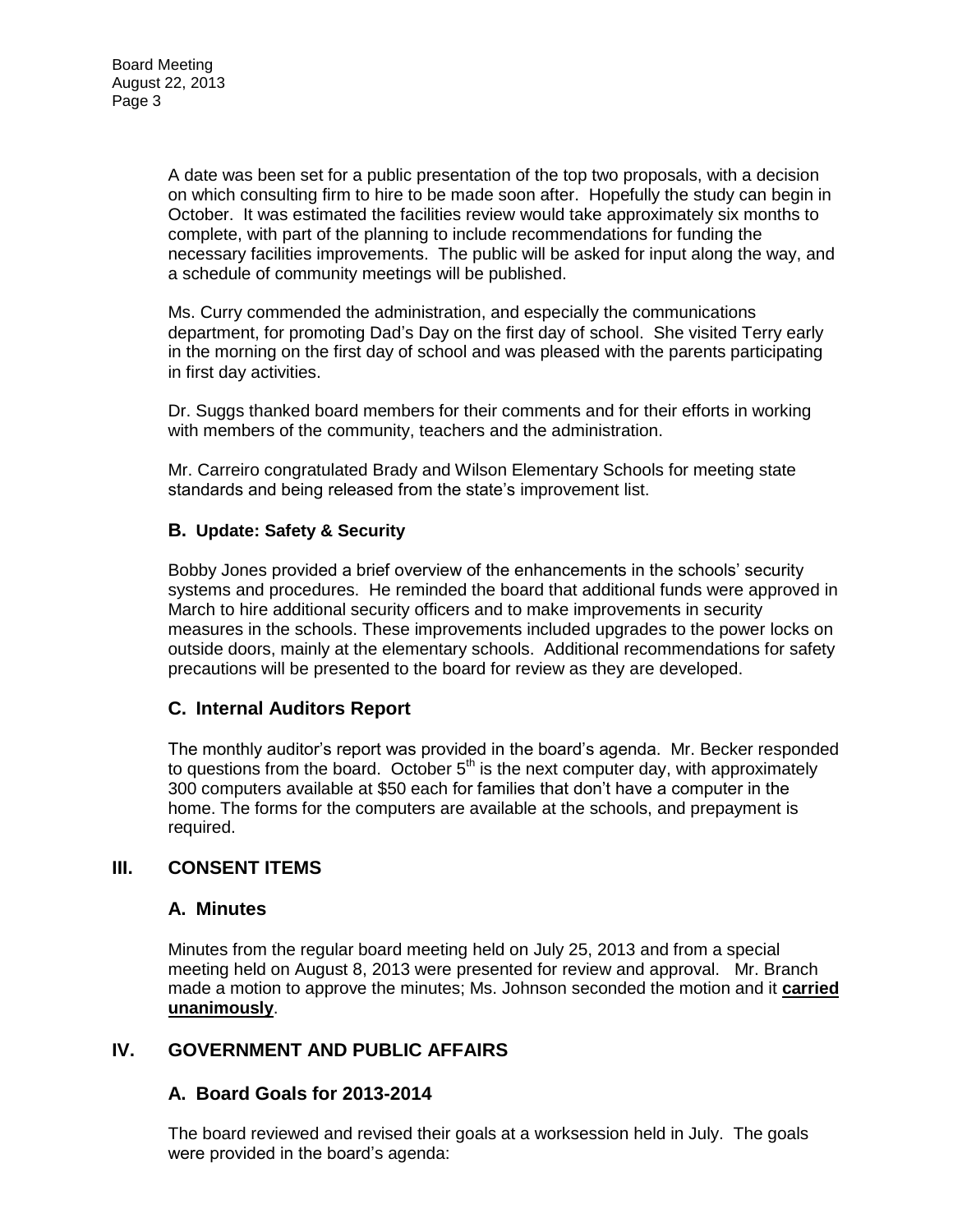- 1. To remove identified schools from the list designating them as "needs improvement," "priority," and focus schools.
- 2. To implement with integrity the middle school initiative and to create environments that are more conducive to learning.
- 3. To establish and begin implementation of a multi-year facilities plan to address new construction along with enhancements and repairs to existing facilities.
- 4. To provide clear, open and timely communication to students, parents and families and establish the community as an essential partner.
- 5. To continue progress toward the strategic initiative for third grade reading to have all students reading on grade level and proficient in mathematics and writing by the end of their third grade year.

Mr. Carreiro moved to approve the updated board goals; Mr. Branch seconded the motion and it **carried unanimously**.

Dr. Nellums commented regarding the costs associated with the middle school initiative and asked the board to look closely at how the funds are being allocated. Ms. Curry stated that would be a part of the discussion at the budget review scheduled for the following Monday.

## **B. LRSD Cultural Imperatives**

District administrators worked collaboratively to develop ten "cultural imperatives" to enhance and drive efforts to make significant strides in improving the overall perceptions and work ethic of everyone involved in the LRSD. When implemented and embraced, these ten focus points will result in an overall improvement in the school and administration environment, resulting in improvements in student achievement and academic performance.

The ten imperatives are:

- 1. Children come first!
- 2. All employees are accountable for student achievement that meets or exceeds state standards.
- 3. All employees will demonstrate professionalism and integrity.
- 4. Student success is the only option.
- 5. Potential is discovered and nurtured.
- 6. An academically rigorous environment is evident in all classrooms.
- 7. Communication is clear, open, and timely.
- 8. Students, parents, families, and community members are essential partners.
- 9. Diversity is valued as demonstrated by culturally competent practices.
- 10. Facilities are safe, clean, secure, and inviting.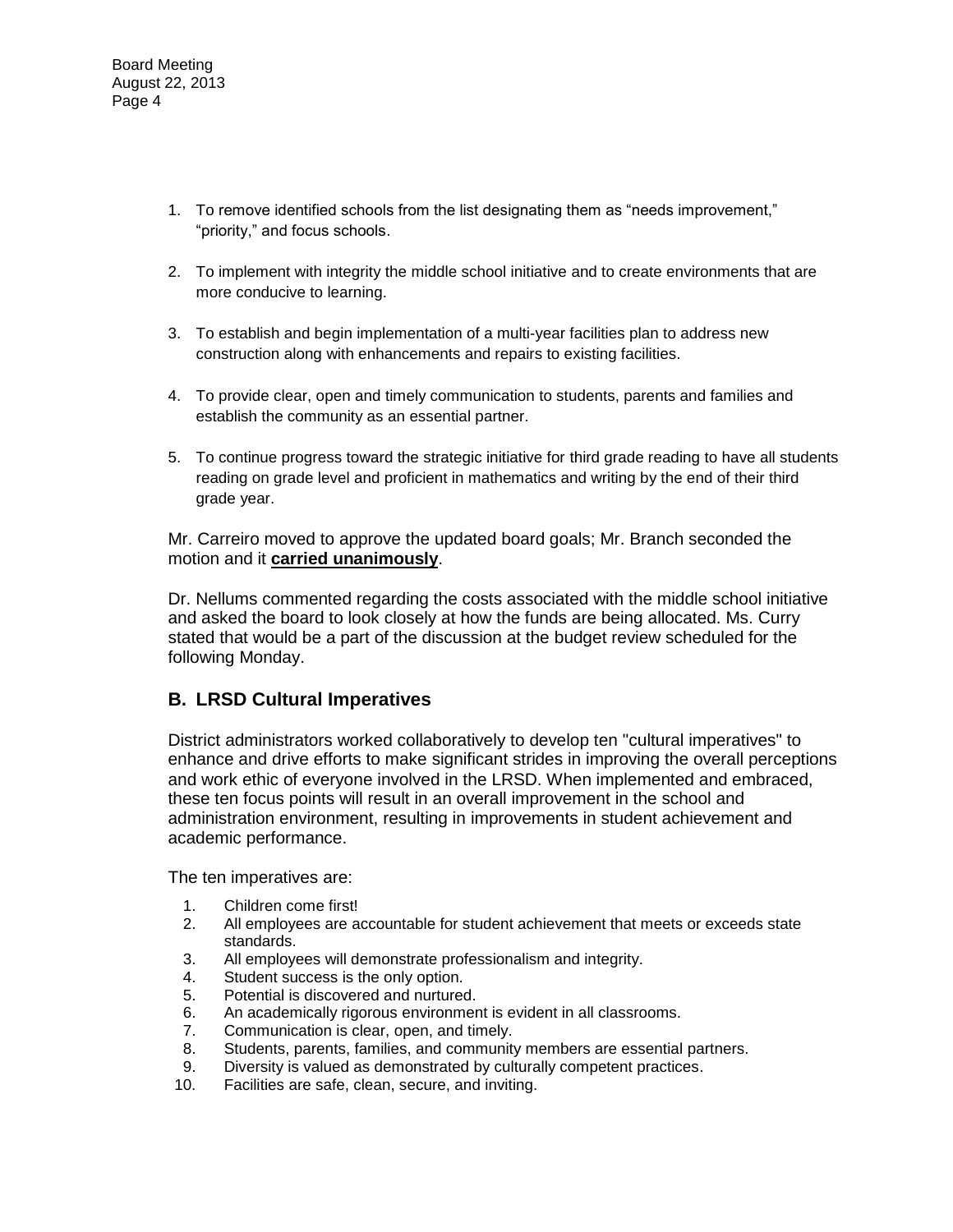Mr. Adams made a motion to approve and support the cultural imperatives as presented. Ms. Johnson seconded the motion, and it **carried unanimously**.

# **V. SCHOOL SERVICES**

#### **A. Memorandum of Understanding: Arkansas Department of Career Education**

Mr. Burton provided an overview of the district's partnership with the Department of Career Education which provides career coaches in all of our high schools. Dr. Sonya Wright McMurray and others who will work with our students as career coaches were present at the meeting and responded to questions.

This partnership has been in effect since the fall of 2011, with coaches working at Hall, J. A. Fair and McClellan. These coaches assist students with the intent of improving graduation rates and making career choices. The partnership agreement expands the program to reach students at Central High and Parkview. The coaches will also work with students at Hamilton to encourage planning for after school careers.

Student Jordan Royster spoke in support of Career Coach Josh Hayes and his work with the students at Hall High School.

Mr. Carreiro made a motion to approve the Memorandum of Understanding. Ms. Johnson seconded the motion and it **carried unanimously**.

## **VI. HUMAN RESOURCES**

## **A. Revised Employee Handbook**

The district's employee handbook had not been revised in over fifteen years. A committee of district employees worked with staff in Human Resources to develop the new handbook. The board was provided with copies of both old and new version of the employee handbook. Robert Robinson was present to respond to questions.

Board members commended the staff that worked on the handbook, and noted the first section deals with employee ethics. Ms. Johnson moved to approve the handbook as presented. Ms. Fisken seconded the motion and it **carried unanimously**.

## **B. Personnel Changes**

Routine personnel changes were printed in the board's agenda. In addition, Dr. Suggs introduced Principal Chambers from Chicot Elementary to introduce Amy Cooper and Esther Jones who were being recommended for promotion to Assistant Principal and Coordinator of Chicot Early Childhood Center.

Dr. Suggs also introduced Jordan Eason, being recommended for hire as the Employee Relations Specialist.

Mr. Carrieor made a motion to approve all personnel recommendations. Ms. Johnson seconded the motion and it **carried unanimously**.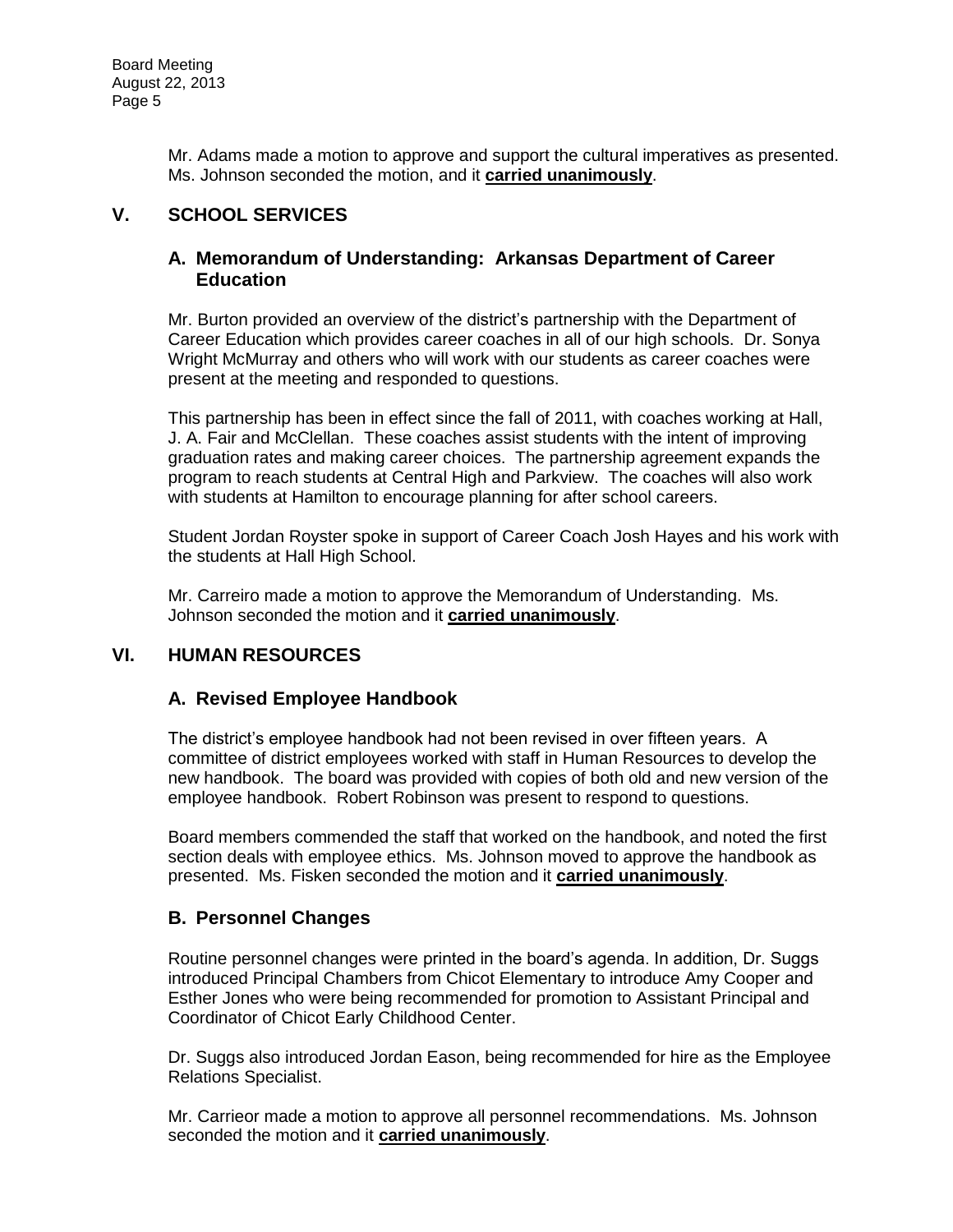## **VII. FINANCE & SUPPORT SERVICES**

#### **A. Budget Update**

Mr. Bailey was present and reviewed briefly the upcoming budget timeline. He asked the board to bring their questions to the Monday worksession so that questions can be addressed and aligned with the budget.

## **B. June 2013 Financial Statements**

The final 2012 fiscal year budget close out was presented for the board's review. Mr. Bailey reported briefly, and responded to questions.

## **VIII. CLOSING REMARKS**

## **A. Announcements and Reminders**

Pam Smith, thanked the board for their comments on "Dads Take Your Kids to School Day." The fifty dads who received the most votes in the contest will have lunch with Dr. Suggs, catered by Chick-fil-A, and the top vote getter will win an iPad mini. Voting closes on Sunday.

Ms. Smith also made several announcements regarding events in schools:

- Tomorrow, free admission to the Museum of Discovery for Carver students and their families, from 6:00 – 8:00 p.m.
- Students new to Jefferson will be treated to a pizza party on Friday evening. Families are also invited.
- Elementary open houses are on September  $5<sup>th</sup>$ .
- Marching our Way to Freedom event at Clinton Library on August 28<sup>th</sup>. Information is available on the website, and students from Parkview are participating.
- The first Parent Academy is scheduled for this Saturday. More information is available through the website or by calling the Parent Involvement office. It's set for 8:30 a.m. to noon at J. A. Fair. Ten computers will be given away.
- The first town hall meeting is set for Monday, September  $9<sup>th</sup>$ , at 6:45 p.m., Stephens Community Center.

Mr. Carreiro made comments regarding correspondence received from the City of Little Rock regarding a Payment in Lieu of Taxes (PILOT) agreement with Dassault Falcon Jet. He asked if the superintendent might send a note stating receipt of the notice and asking them to participate in the magnet program at Cloverdale.

Mr. Burton reminded listeners of the ACT deadline for testing in October. He recommended taking the text in October and in December, starting in the  $9<sup>th</sup>$  grade.

Dr. Suggs complimented student ex officio Jordan Royster for his remarks earlier in the meeting. Jordan is a Hall High student, and an example of the exceptional students attending the LRSD.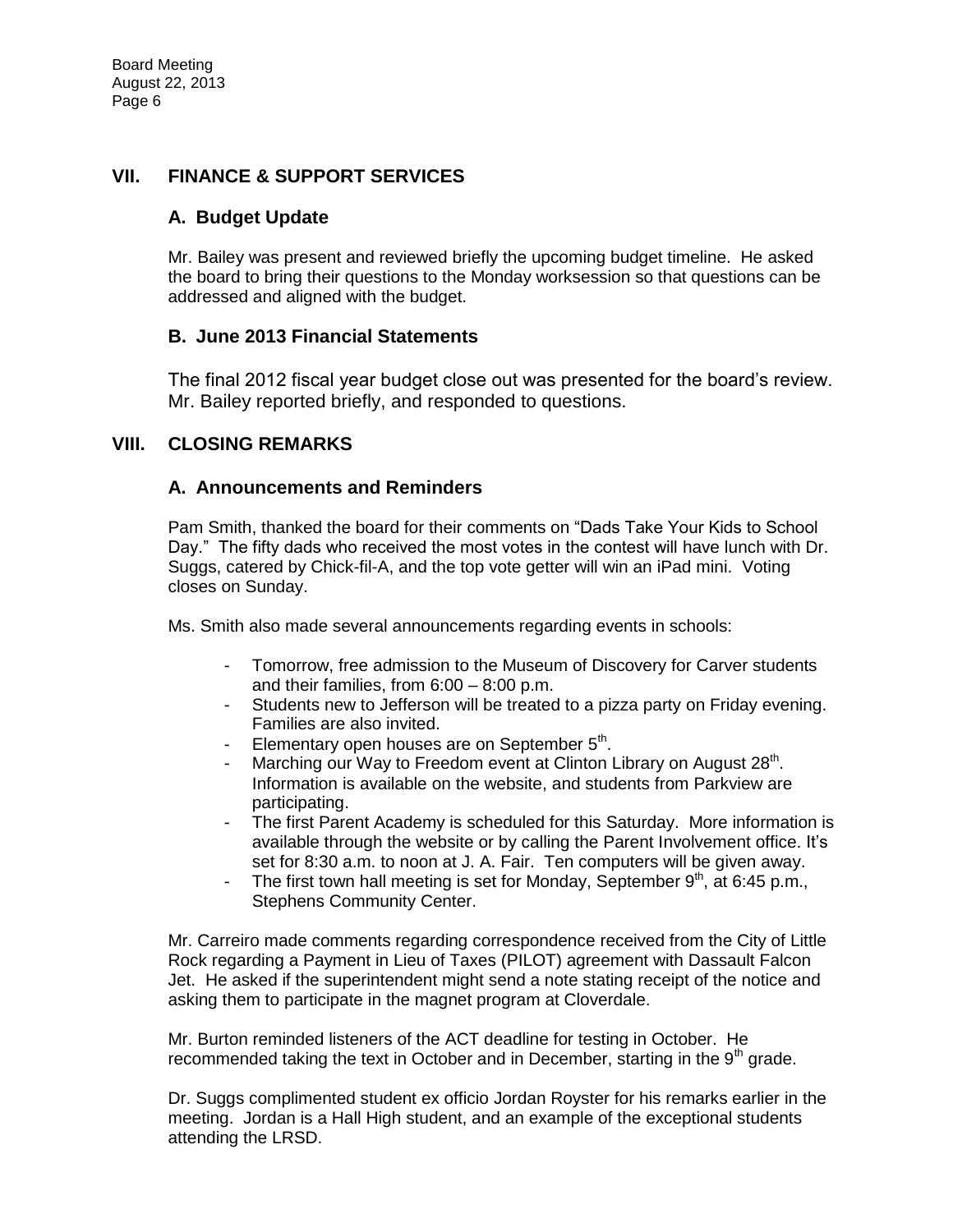#### **EMPLOYEE HEARINGS:**

The board recessed briefly at 6:49 p.m. and reconvened at 7:00 p.m. for an employee hearing. Five board members were present. Ms. Fisken recused herself from the hearing. Dr. Nellums was absent.

The state requires local school districts hear the appeals of employees whose criminal background checks are returned with incidents which would prevent them from working for the school district. The law requires the hearings to be open to the public, and after the hearing the board is required to adopt a resolution if the employee's waiver request is granted.

Attorney Khayyam Eddings represented the district. He presented Ms. Williams' background employment information for the board's review. He covered the state statute and the requirements of the board when granting a waiver. It was also noted that all deliberations and the vote must be done in public.

Miyen Williams was employed as a para-professional at Forest Park Elementary School starting in August 2012. Her background check was returned with a felony conviction which she did not disclose on a portion of her job application.

Ms. Williams addressed the board and provided a statement requesting consideration in her request for a waiver. The circumstances regarding the incident, which happened when she was twenty-one years of age and living in Nebraska, were reviewed. Ms. Williams stated she had fulfilled her probation time, and was working to be pardoned in Nebraska.

Ms. Williams appealed to the board to allow her to continue as a district employee. She expressed her love of children, and stated she is pursuing a career in teaching.

Board members questioned her regarding completion of the job application. Ms. Williams responded that she had always been honest about her conviction, and the misstatement on the job application had been unintentional. The first application was completed on-line, and she did not recollect responses given on that application.

Ms. Williams presented character references including Cassie and Jason LaFrance, parents of students at Forest Park; Marc Haynes, parent of a child who Ms. Williams babysits; and Preston Smith, Pastor of Good Shepherd COGIC in Wrightsville.

Dr. Suggs responded to questions from the board and stated the administration would recommend allowing Ms. Williams to apply and be eligible for rehire if the board chooses to grant the waiver. There is not a vacancy in the position Ms. Williams previously held, therefore she could not be automatically reassigned to that position.

Mr. Adams made a motion to grant a waiver allowing Ms. Williams to apply for a position in the district based on the evidence provided in her application packet and excellent character references. Ms. Johnson seconded the motion. The vote was **5-0 in favor** of granting the waiver.

A resolution will be prepared for submission to the Arkansas Department of Education, as required by law.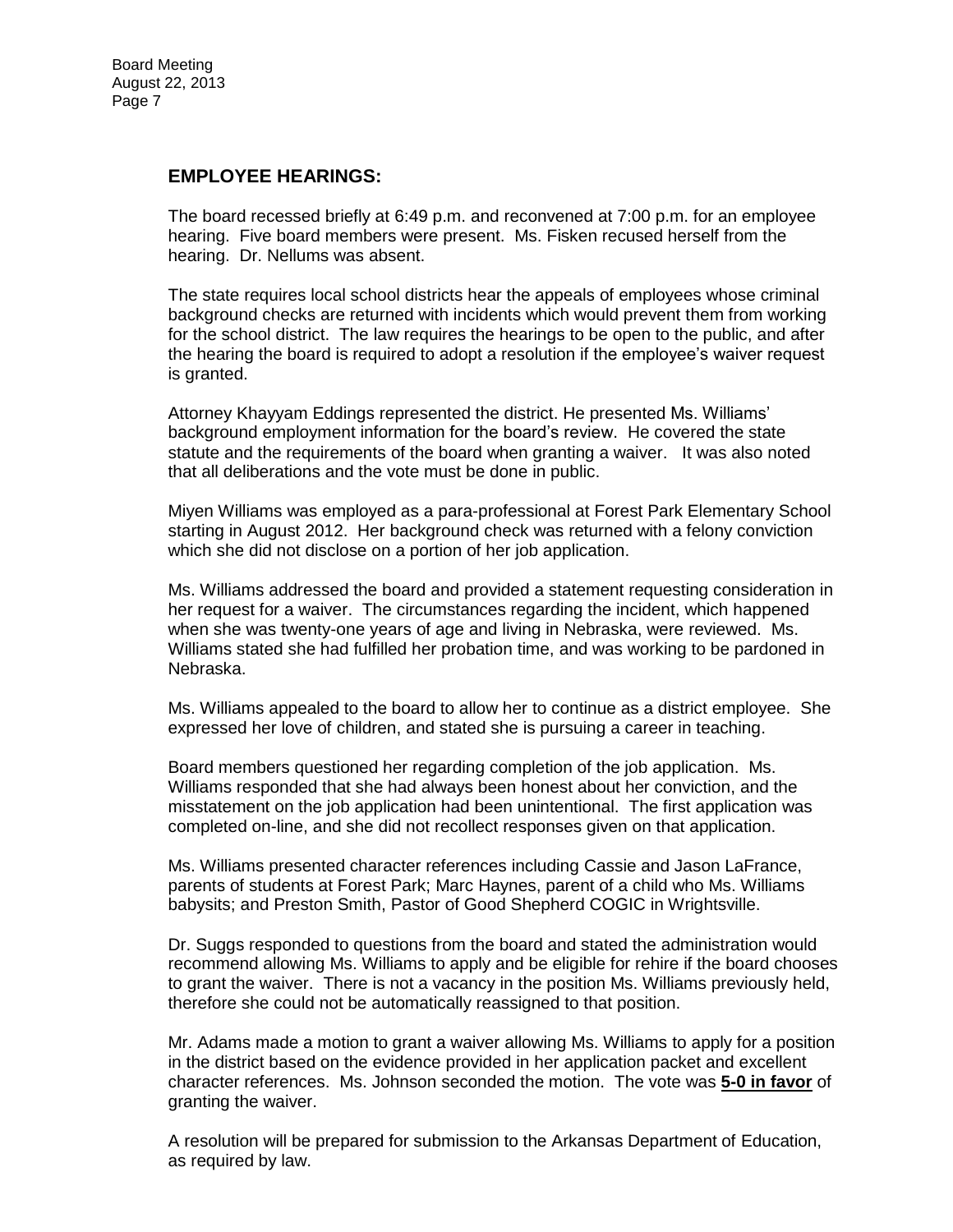The second hearing convened at 8:15 p.m.

MH, former Child Nutrition Manager at J. A. Fair High school, was represented by Attorney Greg Alagood. She was appealing a recommendation for termination.

<The employee> had been employed with the LRSD for ten years. She stated that on August 19<sup>th</sup> she was called out of town for a family emergency. She tried to contact her supervisor in the Child Nutrition office, but was unable to reach her. She did not try a second time to reach her supervisor, but did provide the keys to the cafeteria at Fair to her assistant manager.

The district's internal auditor, Mr. Becker, was called as a witness. In a routine audit of deposits of cafeteria funds for all schools, Mr. Becker discovered three missing deposits for the first week of school in August 2012. J. A. Fair was the only school where first week of school deposits were unaccounted for.

Lilly Bouie responded to questions concerning <the employee's> lack of contact with a Child Nutrition supervisor regarding her absences and reviewed the CN accounting system and entry of deposits.

<The employee> reviewed her background with the LRSD and discussed her certification and qualifications. She discussed the process of recording deposits and problems she encountered with the computer system. She reportedly often held cafeteria deposits in the cafeteria safe when the designated front office person was unavailable.

The counts included in the superintendent's letter recommending termination included:

- 1. Failure to notify your supervisor of your absences on August 20 and 21, 2012.
- 2. Withholding information related to your absences on August 20 and 21, 2012 from your supervisors and school administration.
- 3. Transferring the master keys to the cafeteria of J.A. Fair High School to a child nutrition food assistant during absences on August 20 and 21, 2012 without prior authorization from your supervisor.
- 4. Failure to log deposits for armored car pickup on August 20, 21, 22, 23, 24, 27 and 28, 2012. The logs for these deposits should have been made daily.
- 5. Failure to make daily deposits of funds received on the days of absent as well as funds received thereafter. Deposits were made on or about Thursday, August 30, 2012 for seven (7) school days at one time without notification to your supervisor or the school's principal.
- 6. Two deposits were made on Tuesday, September 4, 2012.
- 7. Unauthorized contact with the external service vendor (MCS) in an attempt to make corrections to the LRSD accountability system without prior approval from your supervisor. This action failed and the vendor contacted the LRSD.
- 8. Failure to record daily production for August 20, 2012 through September 7, 2012 of the food items used at J.A. Fair.
- 9. Failure to submit an end of the month inventory of food purchased for the period ending August 31, 2012.
- 10. Failure to record perpetual inventory of the United States Department of Agriculture ("USDA") commodities for an extended period of time leading up to September 10, 2012.
- 11. In September 2012, it was discovered that a total of \$1,460.85 was missing from the funds that should have been deposited through the armored car service into the Little Rock School District Child Nutrition Account. The individual deposits are for April 23, 2012 (\$529.60), April 30, 2012 (\$470.35), and May 10, 2012 (\$460.90). Records show the missing deposits as being written up on the bank deposit book, but no records